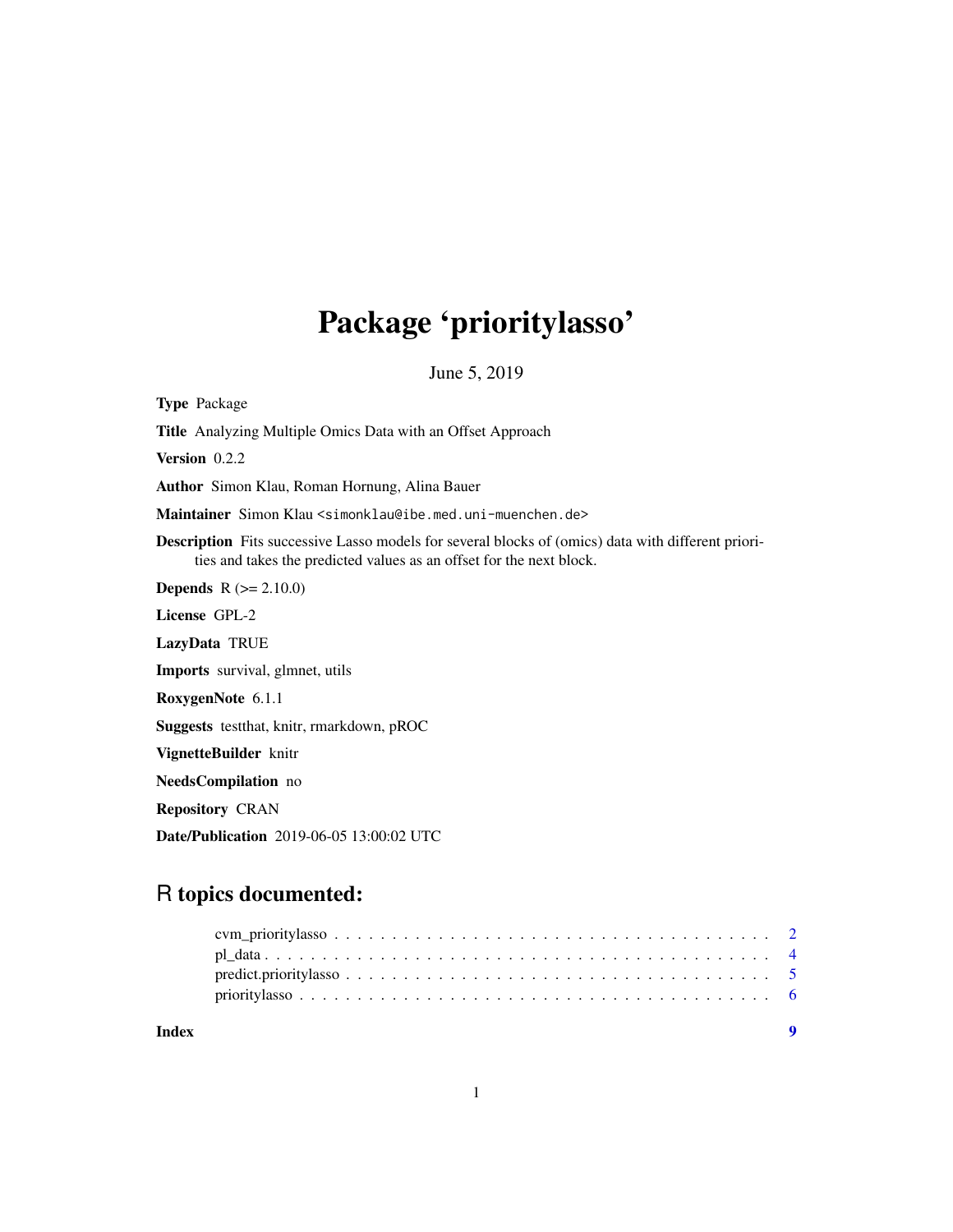<span id="page-1-1"></span><span id="page-1-0"></span>cvm\_prioritylasso *prioritylasso with several block specifications*

#### Description

Runs prioritylasso for a list of block specifications and gives the best results in terms of cv error.

#### Usage

```
cvm_prioritylasso(X, Y, weights, family, type.measure, blocks.list,
 max.coef.list = NULL, block1.penalization = TRUE,
 lambda.type = "lambda.min", standardize = TRUE, nfolds = 10,
  foldid, cvoffset = FALSE, cvoffsetnfolds = 10, ...)
```
#### Arguments

| X                   | a (nxp) matrix or data frame of predictors with observations in rows and predic-<br>tors in columns.                                                                                                                                                                                                               |
|---------------------|--------------------------------------------------------------------------------------------------------------------------------------------------------------------------------------------------------------------------------------------------------------------------------------------------------------------|
| Y                   | n-vector giving the value of the response (either continuous, numeric-binary 0/1,<br>or Surv object).                                                                                                                                                                                                              |
| weights             | observation weights. Default is 1 for each observation.                                                                                                                                                                                                                                                            |
| family              | should be "gaussian" for continuous Y, "binomial" for binary Y, "cox" for Y of<br>type Surv.                                                                                                                                                                                                                       |
| type.measure        | The accuracy/error measure computed in cross-validation. It should be "class"<br>(classification error) or "auc" (area under the ROC curve) if family="binomial",<br>"mse" (mean squared error) if family="gaussian" and "deviance" if family="cox"<br>which uses the partial-likelihood.                          |
| blocks.list         | list of the format $list(list(bp1=, bp2=), list(bp1=,,bp2=), ).$<br>For the specification of the entries, see prioritylasso.                                                                                                                                                                                       |
| max.coef.list       | list of max. coef vectors. The first entries are omitted if block1. penalization = FALSE.<br>Default is NULL.                                                                                                                                                                                                      |
| block1.penalization |                                                                                                                                                                                                                                                                                                                    |
|                     | whether the first block should be penalized. Default is TRUE.                                                                                                                                                                                                                                                      |
| lambda.type         | specifies the value of lambda used for the predictions. Lambda.min gives lambda<br>with minimum cross-validated errors. lambda.1se gives the largest value of<br>lambda such that error is within 1 standard error of the minimum. Note that<br>lambda. 1 se can only be chosen without restrictions of max. coef. |
| standardize         | logical, whether the predictors should be standardized or not. Default is TRUE.                                                                                                                                                                                                                                    |
| nfolds              | the number of CV procedure folds.                                                                                                                                                                                                                                                                                  |
| foldid              | an optional vector of values between 1 and nfold identifying what fold each<br>observation is in.                                                                                                                                                                                                                  |
| cvoffset            | logical, whether CV should be used to estimate the offsets. Default is FALSE.                                                                                                                                                                                                                                      |
|                     | cvoffsetnfolds the number of folds in the CV procedure that is performed to estimate the offsets.<br>Default is 10. Only relevant if cvoffset=TRUE.                                                                                                                                                                |
| $\cdots$            | Other arguments that can be passed to the function cv.glmnet.                                                                                                                                                                                                                                                      |
|                     |                                                                                                                                                                                                                                                                                                                    |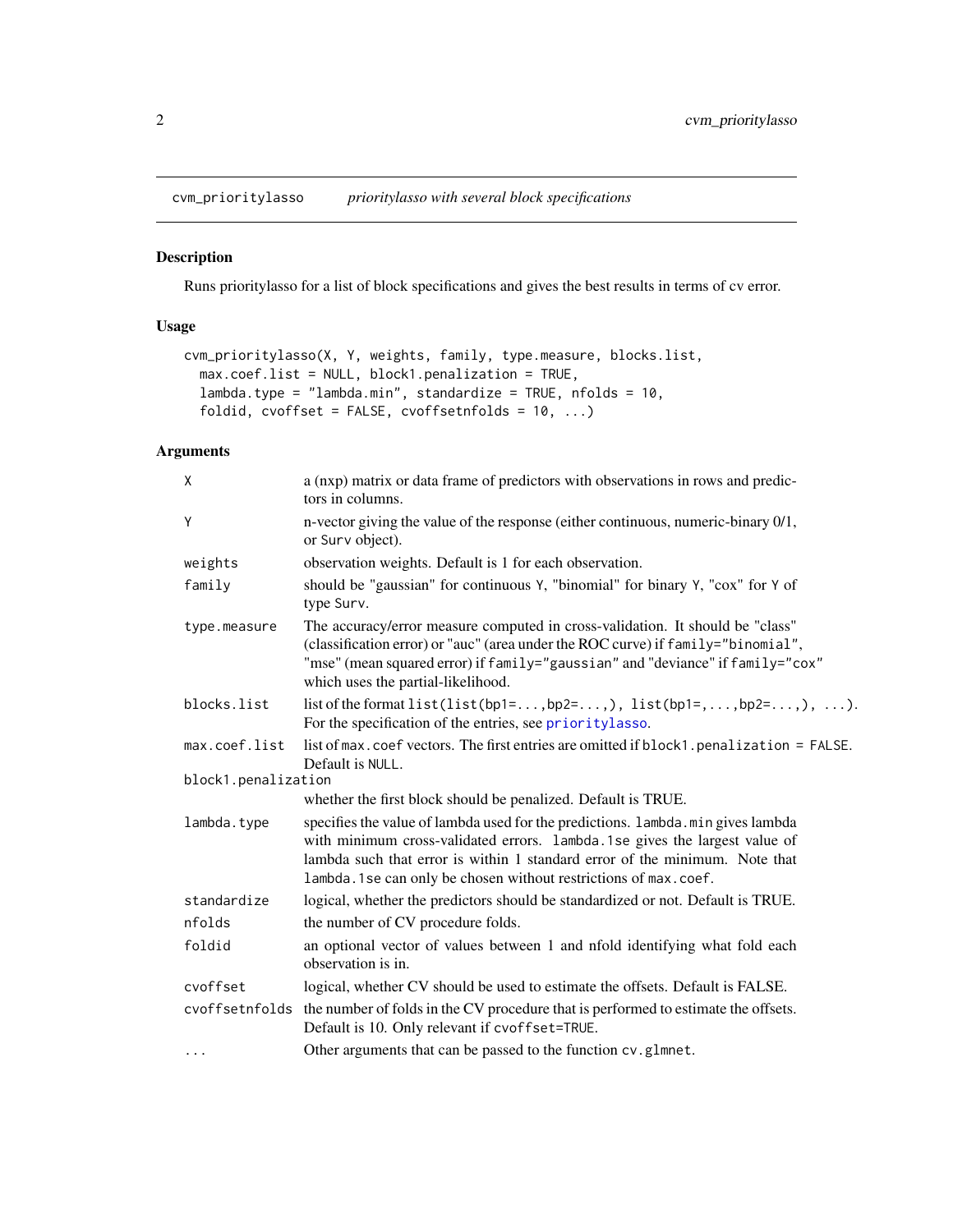#### <span id="page-2-0"></span>Value

object of class prioritylasso with the following elements. If these elements are lists, they contain the results for each penalized block of the best result.

lambda.ind list with indices of lambda for lambda.type.

lambda.type type of lambda which is used for the predictions.

lambda.min list with values of lambda for lambda.type.

min.cvm list with the mean cross-validated errors for lambda.type.

nzero list with numbers of non-zero coefficients for lambda.type.

glmnet.fit list of fitted glmnet objects.

name a text string indicating type of measure.

block1unpen if block1.penalization = FALSE, the results of either the fitted glm or coxph object.

best.blocks character vector with the indices of the best block specification.

best.max.coef vector with the number of maximal coefficients corresponding to best.blocks.

coefficients coefficients according to the results obtained with best.blocks.

call the function call.

#### Note

The function description and the first example are based on the R package ipflasso.

#### Author(s)

Simon Klau Maintainer: Simon Klau (<simonklau@ibe.med.uni-muenchen.de>)

#### References

Klau, S., Jurinovic, V., Hornung, R., Herold, T., Boulesteix, A.-L. (2018). Priority-Lasso: a simple hierarchical approach to the prediction of clinical outcome using multi-omics data. BMC Bioinformatics 19, 322

#### See Also

[pl\\_data](#page-3-1), [prioritylasso](#page-5-1), [cvr2.ipflasso](#page-0-0)

#### Examples

```
cvm_prioritylasso(X = matrix(rnorm(50*500),50,500), Y = rnorm(50), family = "gaussian",
                  type.measure = "mse", lambda.type = "lambda.min", nfolds = 5,
                  blocks.list = list(list(bp1=1:75, bp2=76:200, bp3=201:500),
                                     list(bp1=1:75, bp2=201:500, bp3=76:200)))
## Not run:
cvm_prioritylasso(X = pl\_data[, 1:1028], Y = pl\_data[, 1029], family = "binomial",type.measure = "auc", standardize = FALSE, block1.penalization = FALSE,
                  blocks.list = list(list(1:4, 5:9, 10:28, 29:1028),
```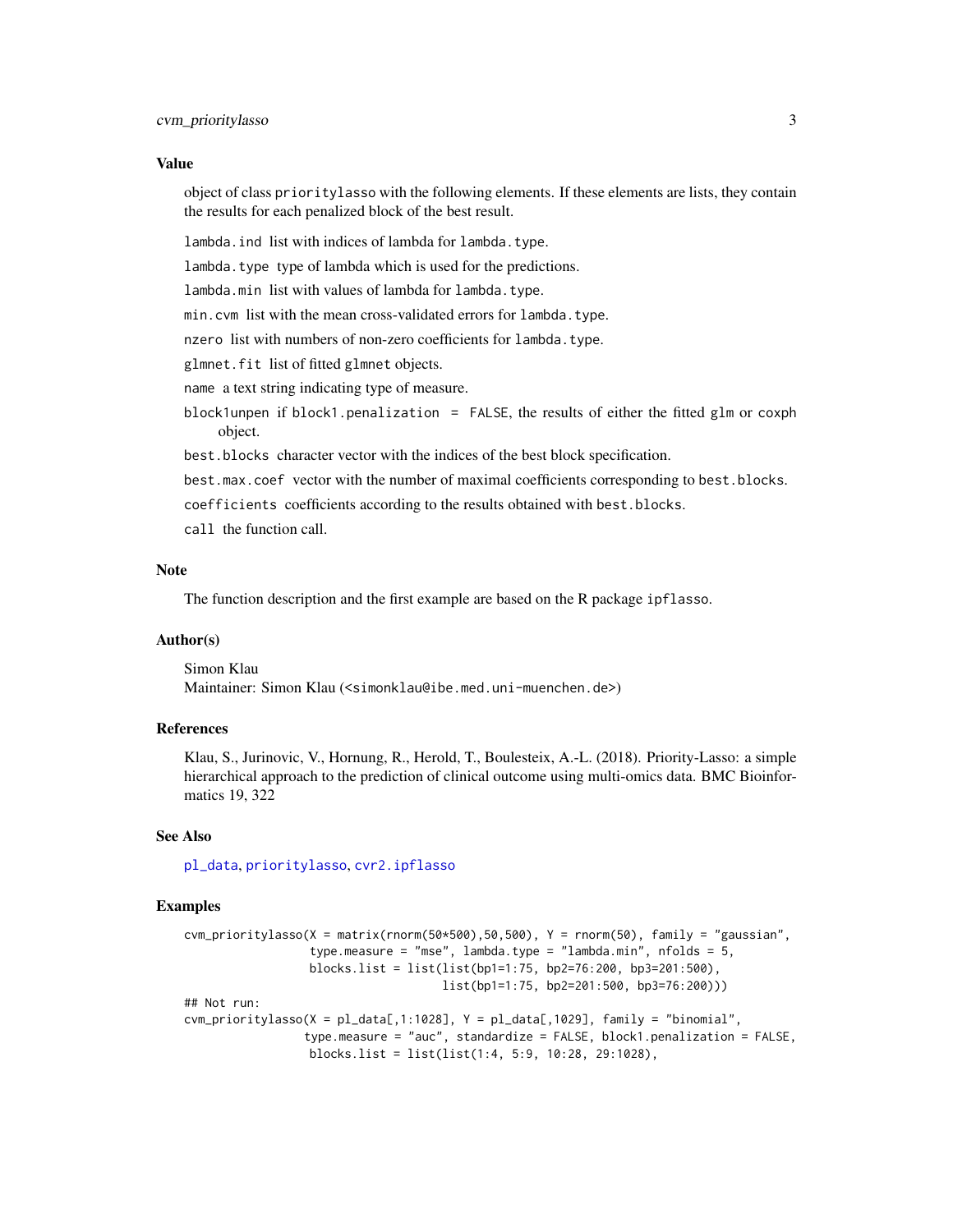<span id="page-3-0"></span>4 pl\_data

```
list(1:4, 5:9, 29:1028, 10:28)),
max.coef.list = list(c(Inf, Inf, Inf, 10), c(Inf, Inf, 10, Inf)))
```
## End(Not run)

#### <span id="page-3-1"></span>pl\_data *Simulated AML data with binary outcome*

#### Description

A data set containing the binary outcome and 1028 predictor variables of 400 artificial AML patients.

#### Usage

pl\_data

#### Format

A data frame with 400 rows and 1029 variables:

pl\_out: (pl\_data[,1029]) binary outcome representing refractory status.

- **b1:** (pl\_data[,1:4]) 4 binary variables representing variables with a known influence on the outcome.
- b2: (pl\_data[,5:9]) 5 continuous variables representing clinical variables.
- b3: (pl\_data[,10:28]) 19 binary variables representing mutations.
- b4: (pl\_data[,29:1028]) 1000 continuous variables representing gene expression data.

#### Details

We generated the data in the following way: We took the empirical correlation of 1028 variables related to 315 AML patients. This correlation served as a correlation matrix when generating 1028 multivariate normally distributed variables with the R function [rmvnorm](#page-0-0). Because we didn't have a positive definite matrix, we took the nearest positive definite matrix according to the function [nearPD](#page-0-0). The variables that should be binary were dichotomized, so that their marginal probabilities corresponded to the marginal probabilities they were based on. The coefficients were defined by

- beta\_b1 <-  $c(0.8, 0.8, 0.6, 0.6)$
- beta\_b2 <- c(rep(0.5,3), rep(0,2))
- beta\_b3 <- c(rep(0.4, 4), rep(0,15))
- beta\_b4 <- c(rep(0.5, 5), rep(0.3, 5), rep(0,990)).

We included them in the vector beta  $\leq -c$  (beta\_b1, beta\_b2, beta\_b3, beta\_b4) and calculated the probability through

$$
pi = exp(\beta * x)/(1 + exp(\beta * x))
$$

where x denotes our data matrix with 1028 predictor variables. Finally we got the outcome through  $pl\_out \leq rbinom(400, size = 1, p = pi)$ .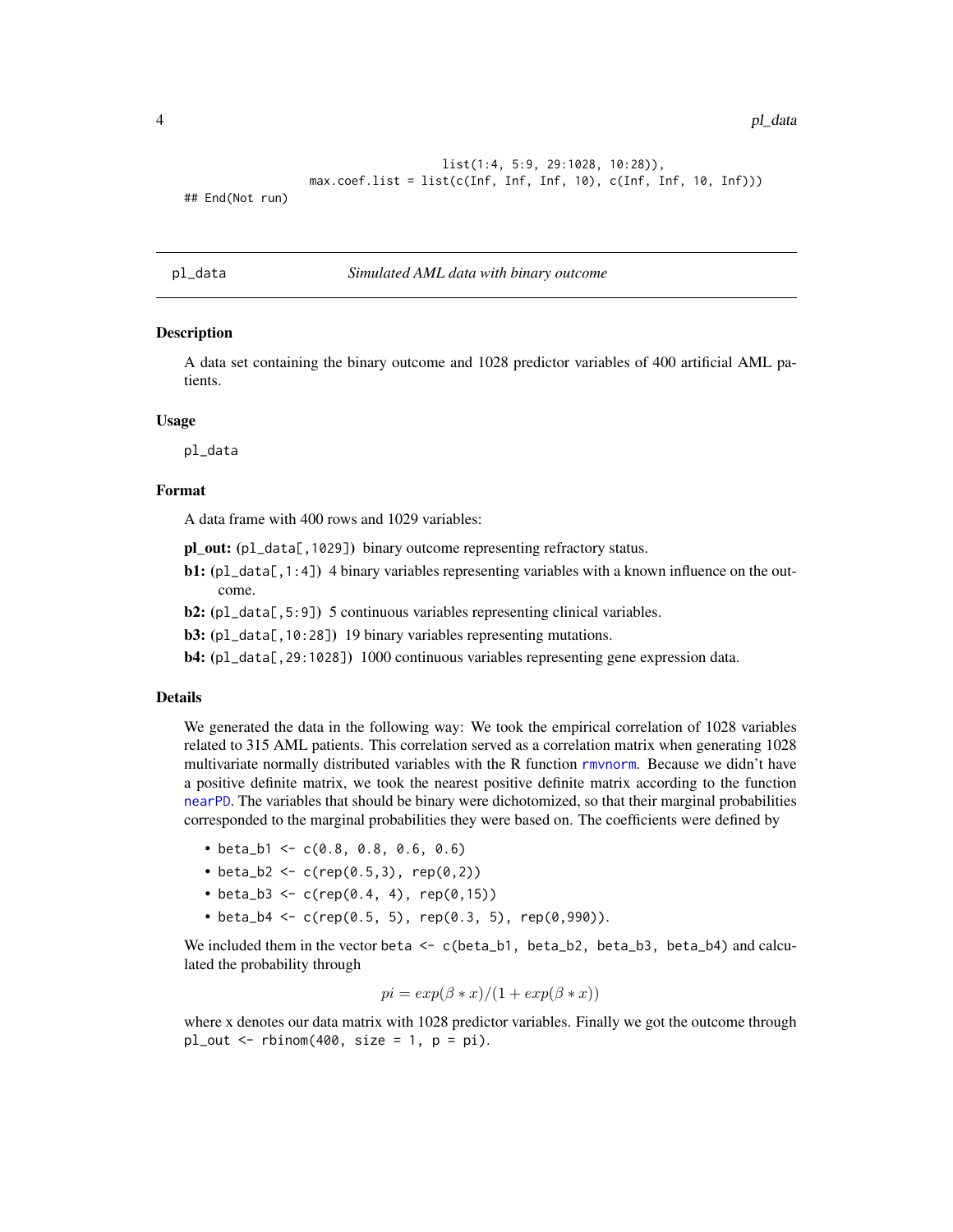<span id="page-4-0"></span>predict.prioritylasso *Predictions from prioritylasso*

#### Description

Makes predictions for a prioritylasso object. It can be chosen between linear predictors or fitted values.

#### Usage

```
## S3 method for class 'prioritylasso'
predict(object, newdata, type = c("link",
  "response", ...)
```
#### Arguments

| object   | An object of class priority lasso.                                                                                                     |
|----------|----------------------------------------------------------------------------------------------------------------------------------------|
| newdata  | (nnew x p) matrix or data frame with new values.                                                                                       |
| type     | Specifies the type of predictions. Link gives the linear predictors for all types of<br>response and response gives the fitted values. |
| $\cdots$ | Further arguments passed to or from other methods.                                                                                     |

#### Value

Predictions that depend on type.

#### Author(s)

Simon Klau

#### See Also

[pl\\_data](#page-3-1), [prioritylasso](#page-5-1)

#### Examples

```
pl_bin <- prioritylasso(X = matrix(rnorm(50*500),50,500), Y = rbinom(50,1,0.5),
                       family = "binomial", type.measure = "auc",
                       blocks = list(block1=1:13,block2=14:200, block3=201:500),
                       block1.penalization = TRUE, lambda.type = "lambda.min",
                       standardize = FALSE, nfolds = 5)
```
newdata\_bin <- matrix(rnorm(30\*500),30,500)

predict(object = pl\_bin, newdata = newdata\_bin, type = "response")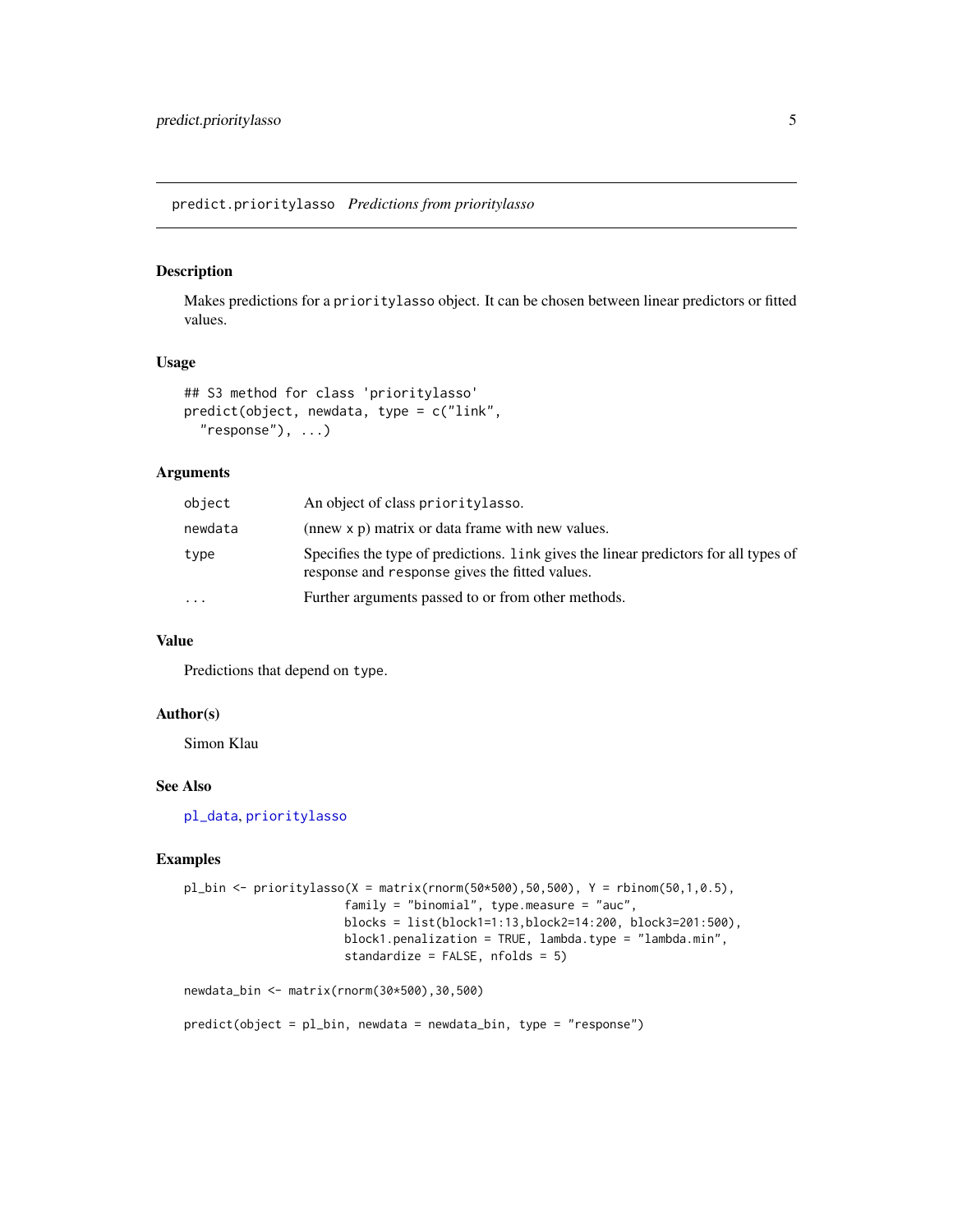<span id="page-5-1"></span><span id="page-5-0"></span>prioritylasso *Patient outcome prediction based on multi-omics data taking practitioners' preferences into account*

#### Description

Fits successive Lasso models for several ordered blocks of (omics) data and takes the predicted values as an offset for the next block.

#### Usage

```
prioritylasso(X, Y, weights, family, type.measure, blocks,
 max.coef = NULL, block1.penalization = TRUE,
  lambda.type = "lambda.min", standardize = TRUE, nfolds = 10,
  foldid, cvoffset = FALSE, cvoffsetnfolds = 10, ...)
```
#### Arguments

| X                   | a (nxp) matrix of predictors with observations in rows and predictors in columns.                                                                                                                                                                                                                                       |
|---------------------|-------------------------------------------------------------------------------------------------------------------------------------------------------------------------------------------------------------------------------------------------------------------------------------------------------------------------|
| Υ                   | n-vector giving the value of the response (either continuous, numeric-binary 0/1,<br>or Surv object).                                                                                                                                                                                                                   |
| weights             | observation weights. Default is 1 for each observation.                                                                                                                                                                                                                                                                 |
| family              | should be "gaussian" for continuous Y, "binomial" for binary Y, "cox" for Y of<br>type Surv.                                                                                                                                                                                                                            |
| type.measure        | accuracy/error measure computed in cross-validation. It should be "class" (clas-<br>sification error) or "auc" (area under the ROC curve) if family="binomial",<br>"mse" (mean squared error) if family="gaussian" and "deviance" if family="cox"<br>which uses the partial-likelihood.                                 |
| blocks              | list of the format $list(bp1=,bp2=),$ where the dots should be replaced<br>by the indices of the predictors included in this block. The blocks should form<br>a partition of 1:p.                                                                                                                                       |
| max.coef            | vector with integer values which specify the number of maximal coefficients<br>for each block. The first entry is omitted if block1.penalization = FALSE.<br>Default is NULL.                                                                                                                                           |
| block1.penalization |                                                                                                                                                                                                                                                                                                                         |
|                     | whether the first block should be penalized. Default is TRUE.                                                                                                                                                                                                                                                           |
| lambda.type         | specifies the value of lambda used for the predictions. Lambda. min gives lambda<br>with minimum cross-validated errors. lambda.1se gives the largest value of<br>lambda such that the error is within 1 standard error of the minimum. Note that<br>lambda. 1 se can only be chosen without restrictions of max. coef. |
| standardize         | logical, whether the predictors should be standardized or not. Default is TRUE.                                                                                                                                                                                                                                         |
| nfolds              | the number of CV procedure folds.                                                                                                                                                                                                                                                                                       |
| foldid              | an optional vector of values between 1 and nfold identifying what fold each<br>observation is in.                                                                                                                                                                                                                       |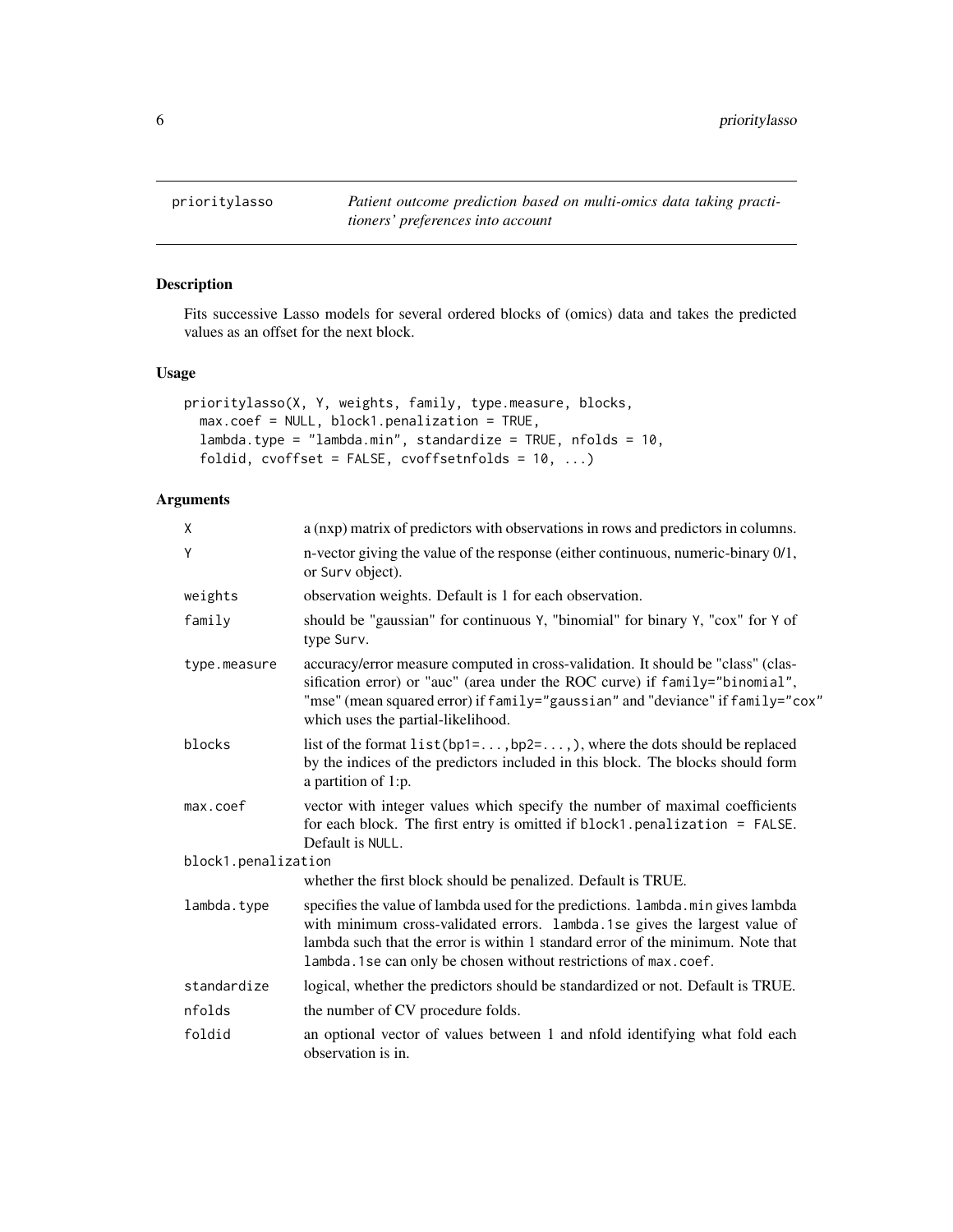<span id="page-6-0"></span>

| cvoffset  | logical, whether CV should be used to estimate the offsets. Default is FALSE.                                                                         |
|-----------|-------------------------------------------------------------------------------------------------------------------------------------------------------|
|           | cvoffset infolds the number of folds in the CV procedure that is performed to estimate the offsets.<br>Default is 10. Only relevant if cvoffset=TRUE. |
| $\ddotsc$ | other arguments that can be passed to the function cv. glmnet.                                                                                        |

#### Details

For block1.penalization = TRUE, the function fits a Lasso model for each block. First, a standard Lasso for the first entry of blocks (block of priority 1) is fitted. The predictions are then taken as an offset in the Lasso fit of the block of priority 2, etc. For block1.penalization = FALSE, the function fits a model without penalty to the block of priority 1 (recommended as a block with clinical predictors where  $p \le n$ ). This is either a generalized linear model for family "gaussian" or "binomial", or a Cox model. The predicted values are then taken as an offset in the following Lasso fit of the block with priority 2, etc.

The first entry of blocks contains the indices of variables of the block with priority 1 (first block included in the model). Assume that blocks =  $list(1:100, 101:200, 201:300)$  then the block with priority 1 consists of the first 100 variables of the data matrix. Analogously, the block with priority 2 consists of the variables 101 to 200 and the block with priority 3 of the variables 201 to 300.

#### Value

object of class prioritylasso with the following elements. If these elements are lists, they contain the results for each penalized block.

lambda. ind list with indices of lambda for lambda. type.

lambda.type type of lambda which is used for the predictions.

- lambda.min list with values of lambda for lambda.type.
- min.cvm list with the mean cross-validated errors for lambda.type.
- nzero list with numbers of non-zero coefficients for lambda.type.

glmnet.fit list of fitted glmnet objects.

- name a text string indicating type of measure.
- block1unpen if block1.penalization = FALSE, the results of either the fitted glm or coxph object corresponding to best.blocks.
- coefficients vector of estimated coefficients. If block1.penalization = FALSE and family = gaussian or binomial, the first entry contains an intercept.
- call the function call.

#### Note

The function description and the first example are based on the R package ipflasso. The second example is inspired by the example of [cv.glmnet](#page-0-0) from the glmnet package.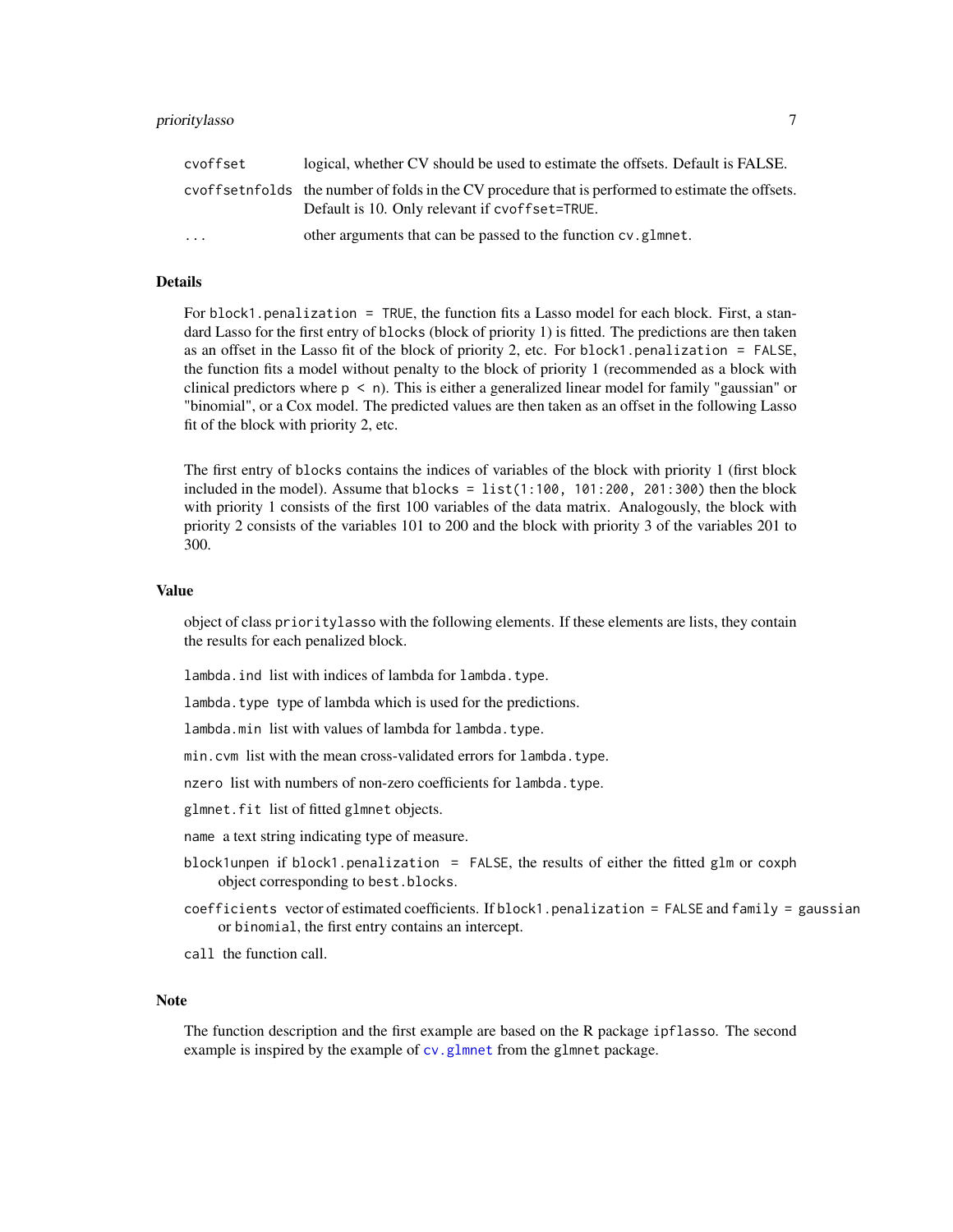#### <span id="page-7-0"></span>Author(s)

Simon Klau, Roman Hornung, Alina Bauer Maintainer: Simon Klau (<simonklau@ibe.med.uni-muenchen.de>)

#### **References**

Klau, S., Jurinovic, V., Hornung, R., Herold, T., Boulesteix, A.-L. (2018). Priority-Lasso: a simple hierarchical approach to the prediction of clinical outcome using multi-omics data. BMC Bioinformatics 19, 322

#### See Also

[pl\\_data](#page-3-1), [cvm\\_prioritylasso](#page-1-1), [cvr.ipflasso](#page-0-0), [cvr2.ipflasso](#page-0-0)

#### Examples

```
# gaussian
 prioritylasso(X = matrix(rnorm(50*500),50,500), Y = rnorm(50), family = "gaussian",
                type.measure = "mse", blocks = list(bp1=1:75, bp2=76:200, bp3=201:500),
                max.coef = c(Inf, 8, 5), block1.penalization = TRUE,
             lambda.type = "lambda.min", standardize = TRUE, nfolds = 5, cvoffset = FALSE)
## Not run:
 # cox
 # simulation of survival data:
 n \le -50; p \le -300nze < -true(p/10)x <- matrix(rnorm(n*p), n, p)
 beta <- rnorm(nzc)
 fx <- x[, seq(nzc)]%*%beta/3
 hx \leftarrow exp(fx)
 # survival times:
 ty \leq -\text{resp}(n,hx)# censoring indicator:
 tcens \le rbinom(n = n, prob = .3, size = 1)
 library(survival)
 y <- Surv(ty, 1-tcens)
 blocks <- list(bp1=1:20, bp2=21:200, bp3=201:300)
 # run prioritylasso:
 prioritylasso(x, y, family = "cox", type.measure = "deviance", blocks = blocks,
              block1.penalization = TRUE, lambda.type = "lambda.min", standardize = TRUE,
                nfolds = 5# binomial
 # using pl_data:
 prioritylasso(X = pl_data[,1:1028], Y = pl_data[,1029], family = "binomial", type.measure = "auc",
             blocks = list(bp1=1:4, bp2=5:9, bp3=10:28, bp4=29:1028), standardize = FALSE)
## End(Not run)
```